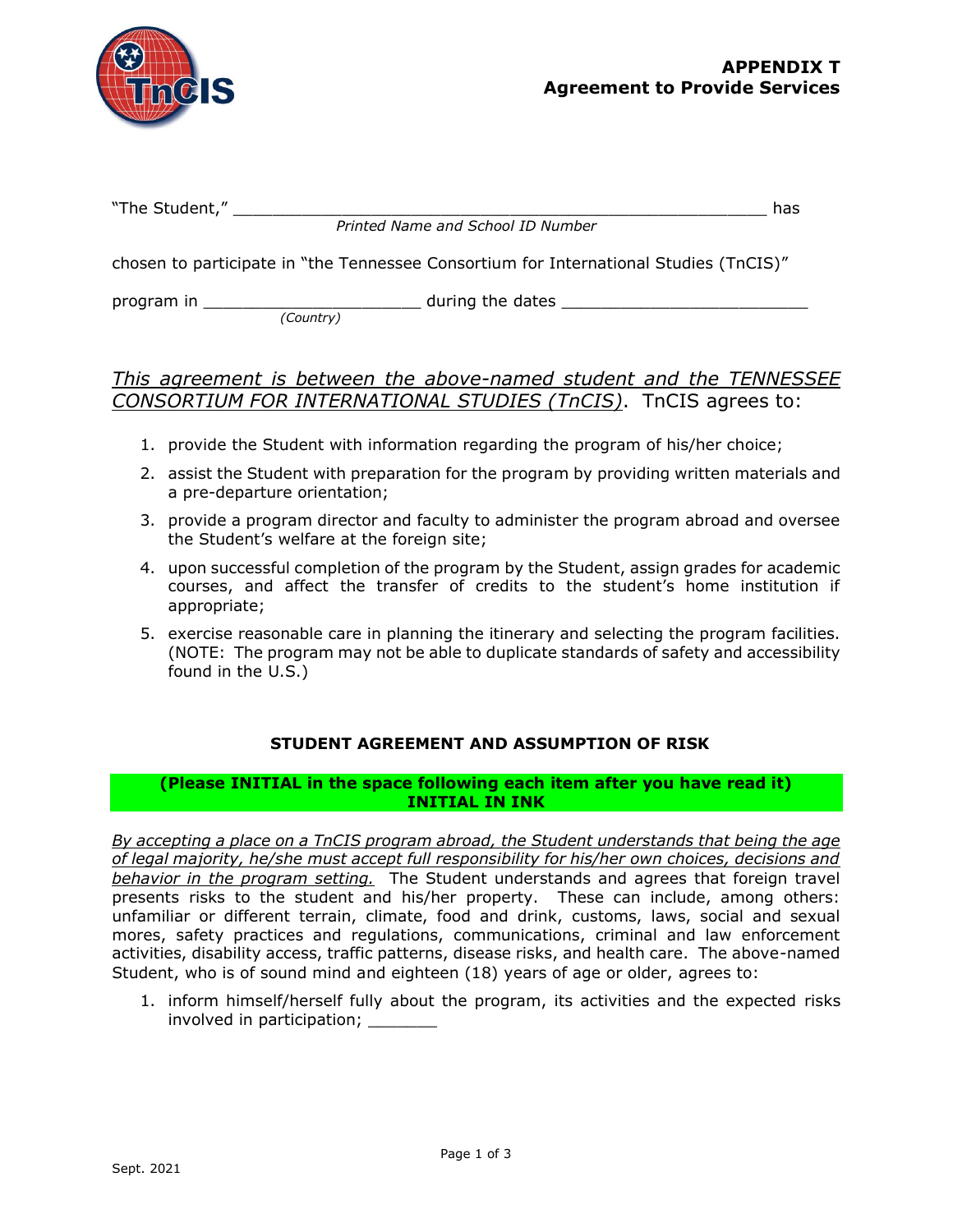- 2. participate fully in the program by attending the mandatory student orientation, all required academic classes and excursions, remaining with the program and in program accommodations for the full academic term, and enrolling in at least one course (four courses for semester programs) for academic credit. Failure to participate fully in the academic program may result in the reduction of grade, the possibility of course failure, and/or expulsion from the program;
- 3. recognize that participation in the program is voluntary and assume the inherent risks of travel abroad; \_
- 4. reimburse TnCIS for all unrecoverable costs made on his/her behalf if he/she withdraws or is expelled from the program at any time;
- 5. reimburse TnCIS for any emergency or other unanticipated expenses paid on his/her behalf during the program;
- 6. be subject to the laws, rules, regulations and policies of the host country and accept responsibility for informing himself/herself with respect to the same, including any laws, rules, regulations and policies regarding entry requirements to the host country;
- 7. adhere to all standards of conduct as defined in the TnCIS program contract, and the student conduct, rules and regulations of the student's home institution, and cooperate with all directives and precautions issued by the program administrator(s);
- 8. refrain from the misuse of alcohol and any use of controlled substances or drugs of any type;
- 9. disclose any current or past medical condition (failure to disclose may result in removal from the program);
- 10. agree to indemnify, hold harmless, release and discharge TnCIS, their home institution, the Tennessee Board of Regents administrators, its Board of Regents and individual regents, its employees, agents and consortium partners from any and all claims and expenses, including attorney's fees, for any injury, loss, or damage in any way related to or arising from participation in the program, including those related to travel to and from the program site, even if such injury, loss or damage is due to the negligence, whether ordinary or gross, of TnCIS, home institution, its employees, agents and consortium partners;
- 11. agree that the released parties assume no responsibility for any liability, costs, losses, damage, or injury that may be caused by the student's negligence or willful acts committed prior to, during, or after participation in the program;
- 12. accept termination of participation in the program abroad should his/her conduct be determined to be detrimental (see student contract) to the best interest of the program or TnCIS and/or dangerous to self or others. Termination is a decision left to the sole discretion of the Executive Director of TnCIS, with the concurrence of the Program Director and the home institution Student Affairs Vice President (or their designee). The Student is expected to bear the expense of transportation to return to the United States, and will receive no refund of fees in the event of dismissal, nor will academic credit be granted. Student agrees that she/he must return to the United States immediately following dismissal from the program. Student shall not be permitted to remain in the host country or travel to any country other than the U.S;
- 13. accept termination of the program operation should TnCIS deem it unsafe or unwise for students to travel to or remain in the host country due to political instability, potential or actual terrorist acts, war, pandemic or other health emergency, or any other circumstance. Termination of program operation is a decision left to the sole discretion of the Executive Director of TnCIS in consultation with the Program Director the home institution;

 $\mathcal{L}$